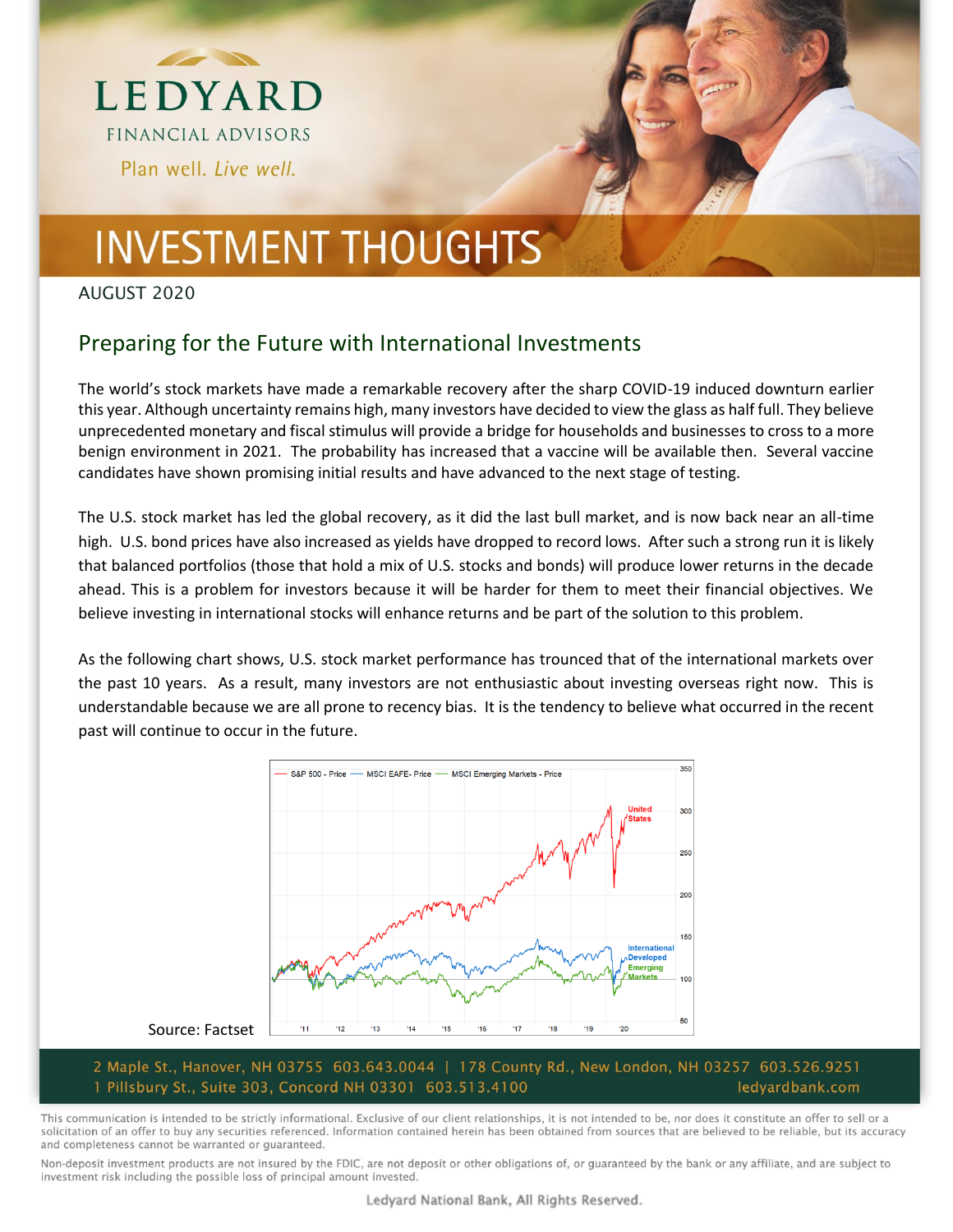History shows that U.S. stocks do not always sit atop the world's performance standings. The following chart plots the 12-month difference in returns between U.S. and international stocks going back to 1970. It illustrates that the relative performance of these regions has traded places in the past. These cycles generally last several years. There is no reason why this pattern should not continue in the future. International stocks are likely to take the lead again, but we don't know exactly when this will happen.





#### Source: Vanguard

What we do know is that when these cycles turn, they generally catch investors by surprise. Periods of strong relative performance tend to begin when things look bad, not good, and often end when the future seems brightest. As the famous investor John Templeton put it, "Bull markets are born on pessimism, grow on skepticism, mature on optimism and die on euphoria." The last time international markets lagged the U.S. market by such a wide margin was in the late 1990s. Back then, investors were euphoric about the adoption of the Internet. They cast aside time-tested valuation measures and bid up the prices of U.S. dotcom and technology stocks to the stratosphere. Meanwhile, investors were pessimistic about international stocks. They had seen two crises in a short span - the Asian Debt Crisis and the Russian Debt Default. This set up a reversal in fortune that surprised investors. In the 2000s, U.S. stocks posted negative annualized returns while international stocks rose as pessimism faded. Emerging markets outpaced U.S. stocks by more than 10 percentage points on an annualized basis.

It is counterintuitive that investor pessimism precedes better performance. There is a good explanation for this. Investors' assessment about recent developments, although often legitimate, get priced into the markets. The current list of concerns about the international markets is long. Brexit has been a fiasco. The European Union had been notorious for its fractured decision making and lack of coordinated policy. The Chinese economy is slowing. The trade war hurts countries that export to the United States. Investors have been anxious about these issues for some time. As a result, many of these concerns are already reflected in the price of these markets. As such, these markets don't need great headlines to move higher, news just needs to be better than expected.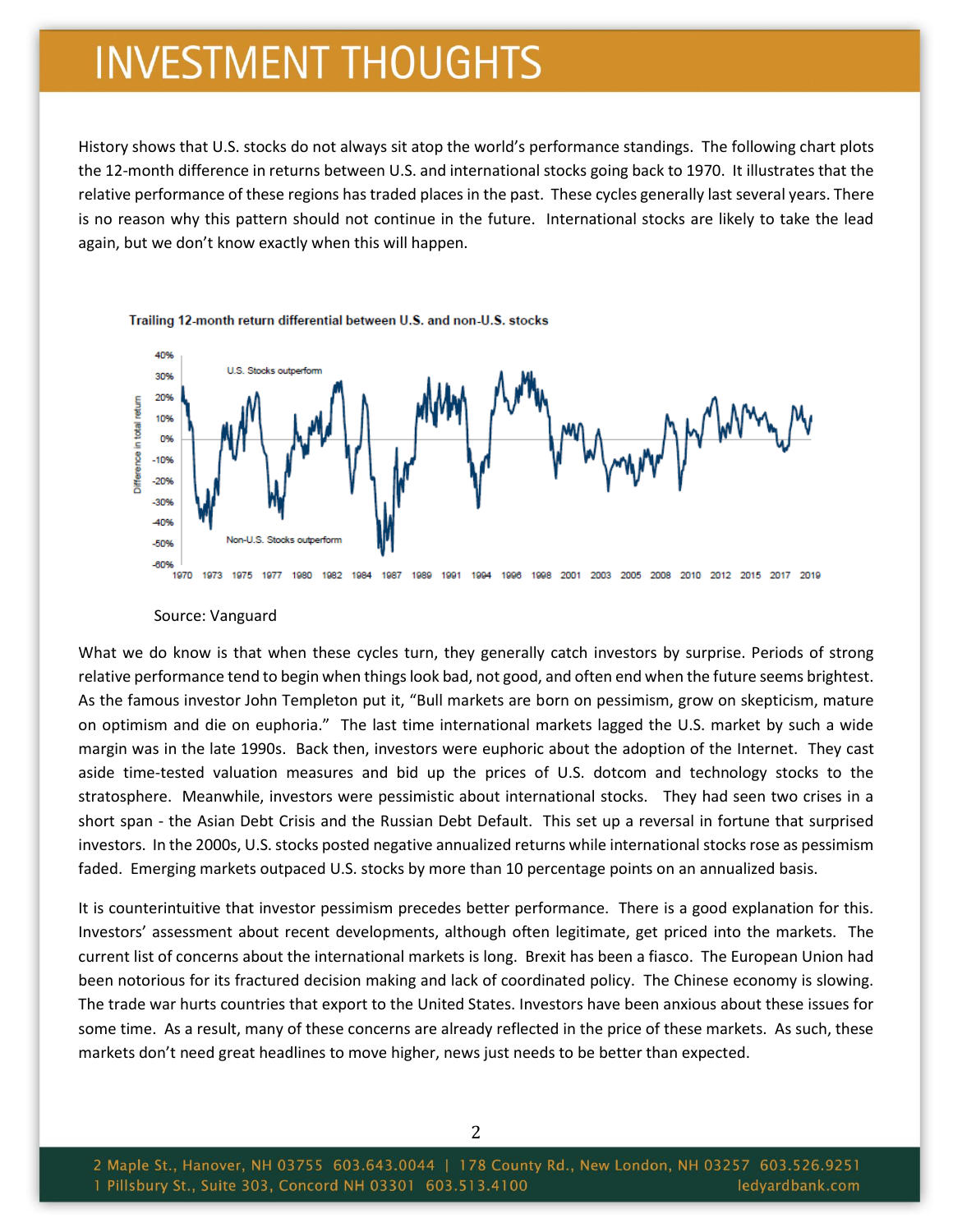The best way to gauge how much pessimism or optimism is priced into a market is to compare its price to measures of fundamental value. Examples of such measures include earnings, cash flow or book value. The following chart shows price-to-cash flow ratios of the U.S., developed international and emerging equity markets. This ratio divides the price of these markets by the cash flow produced by their companies in each market over the last 12 months. We like this measure because it is harder for companies to manipulate than earnings. It is also not as affected by inconsistent accounting methods in different countries. It shows that investors are willing to pay roughly twice as much for a dollar of U.S. cash flow today than they did 10 years ago. They are also willing to pay over 50% more for a dollar of U.S. cash flow (12X) than they will for a dollar of international cash flow (8X). This U.S. premium is much higher than it was in the past. Other valuation measures tell the same story. International markets are relatively inexpensive. This is because expectations are low.



Source: Factset

Research from Vanguard shows that low valuations – that result from investors' concerns - lead to higher long-term returns. While valuation levels are a reliable predictor of forward 10-year returns, the rub is that they are a poor short-term timing tool. This is because markets can stay expensive or inexpensive longer than you think. Ben Graham, explained why this is the case decades ago when he said, "in the short term the markets are a voting machine, in the long term they are a weighing machine." Because many investors are impatient, they are reluctant to rely on long-term historical data for direction. Instead, they invest in popular investments that have already performed well. As the cycle turns and out of favor investments start to climb the proverbial wall of worry, they often get caught at its base.

It is impossible to know exactly when the relative performance of international markets may improve. There are some catalysts developing that might give them a boost. Many European and Asian countries have done a better job containing COVID-19 than the U.S. This will allow these economies to continue to recover. Meanwhile, a resurgence in new infections in the U.S. has caused economic momentum to wane in recent weeks.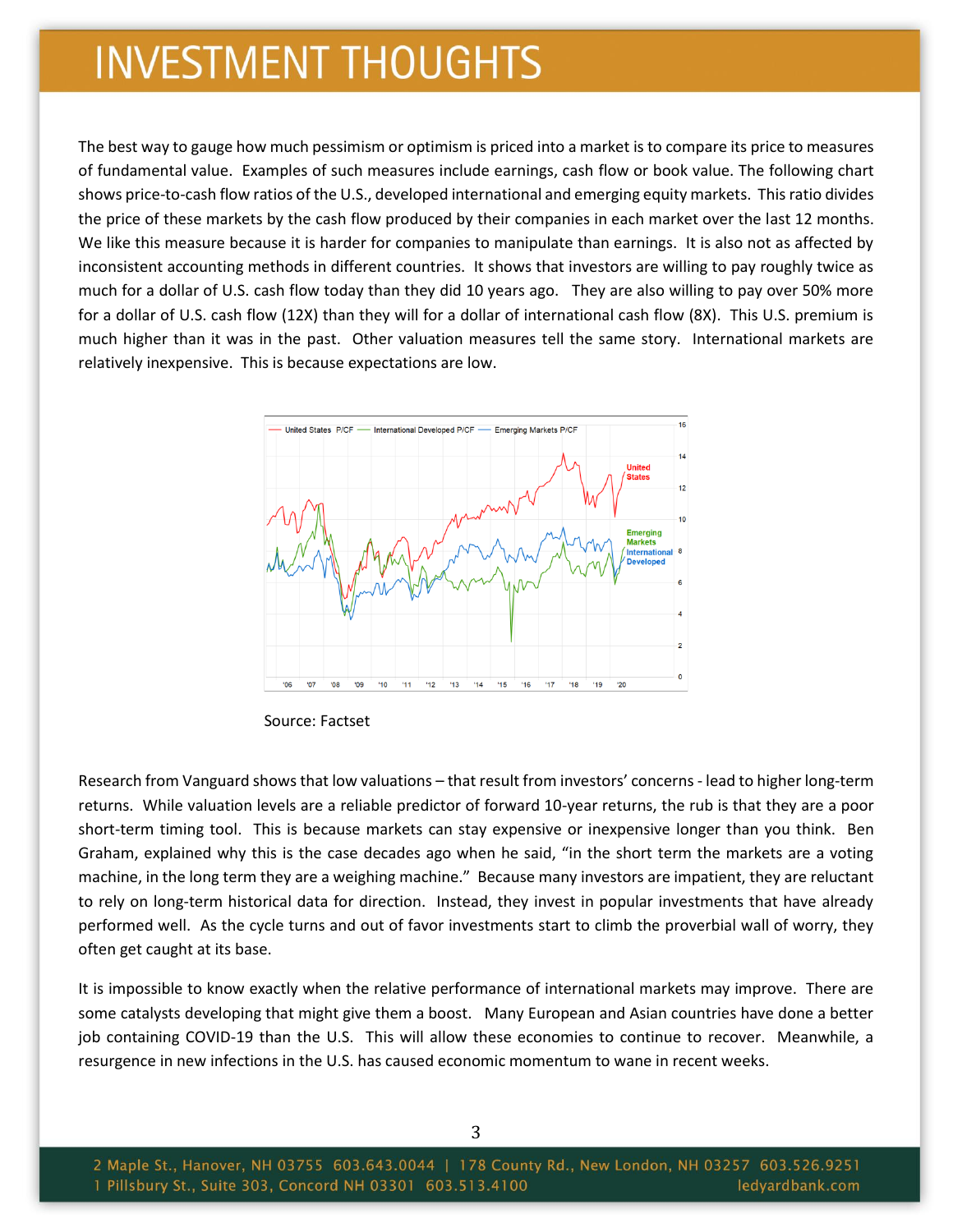The European Union recently approved an ambitious €750 billion stimulus package. It represents a fundamental change in Europe's approach. They will issue joint debt backed by the European budget and distribute the proceeds based on need. This will provide relief to countries in the south that are struggling, like Italy, Spain and Greece. In the past, wealthier countries were reluctant to help weaker countries. Policies lacked coordination and undermined the path to sustainable recovery. The EU's failure to have a fiscal union was a justification for why the European markets deserved to trade at a significant discount to the U.S. market. It stands to reason that this discount should narrow now that the EU has demonstrated its commitment to multilateralism.

As the following chart shows, the strong dollar has been a headwind for U.S. investors investing abroad for over nine years. This may be changing as the U.S. dollar has started to decline relative to many currencies. When the exchange rate between the U.S. dollar and other currencies declines, it can increase the return on international investments. Concerns about new infections in the U.S. and optimism about the European Recovery Fund may be reasons for recent dollar weakness. Narrowing interest rate differentials and the fact that the U.S. dollar is expensive on a purchasing power basis may also play a role. There are also concerns about the rising budget deficit and debt levels in the U.S.



Source: Factset

We select international investments for our clients carefully. These investments may vary depending on their investment strategy. We make these investments in several ways. Sometimes we use exchange traded funds (ETFs). They track an index that provides broad or targeted exposure to baskets of international stocks. ETFs are beneficial to our clients because they are low cost and tax efficient. For more information, please see our Investment Thoughts titled "[How we Build Better Portfolios with Exchange Traded Funds.](https://www.ledyardbank.com/Assets/PDF/Investment-Thoughts-October-2019.aspx)" We also use mutual funds when their management has an edge and can add value through superior performance or risk management. These managers have a lot of experience and resources devoted to markets outside the United States. We also hold stock in some high-quality international companies. We have a Global Strategy for clients that desire more exposure to international markets (about 50%).